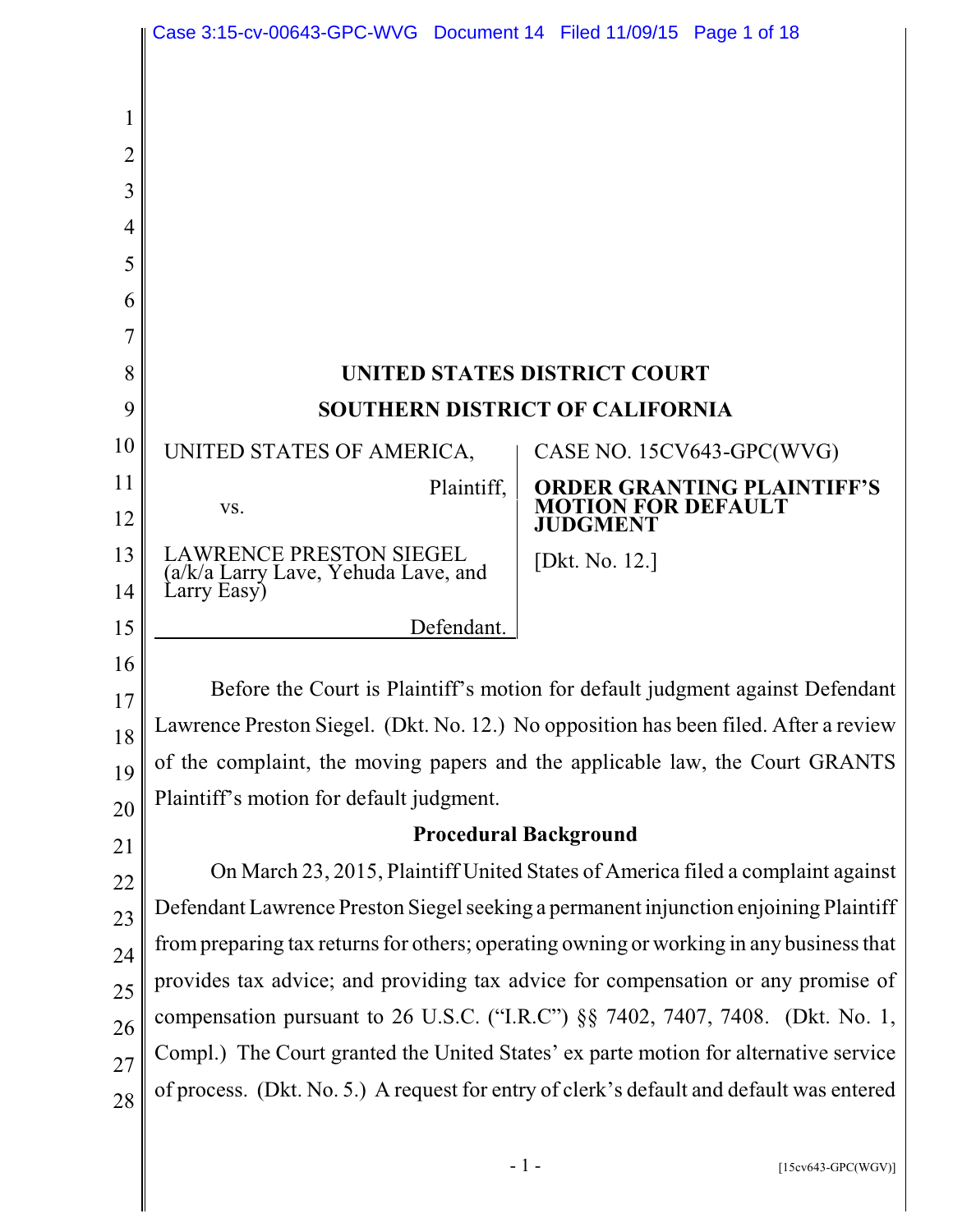2 on August 3, 2015. (Dkt. Nos. 8, 9.) Subsequently, on September 2, 2015, Plaintiff filed a motion for default judgment. (Dkt. No. 12.) Defendant has not filed a response.

3

1

#### **Factual Background**

4 5 6 7 8 9 10 11 12 13 14 15 According to the Complaint, in 2008, Siegel purchased the tax practice of Peter A. Rice and Associates, including the practice's client list. (Dkt. No. 1, Comp. ¶ 15.) The practice waslocated in San Diego and has operated the tax practice under multiple d/b/a names such as "Rice and Associates", "Rice and Lave", "Pete Rice and Larry Lave", "Larry Lave, J.D., CPA Tax and Accounting", and "Lave Dash and Clark." (Id.) Since 2008 to the present, Siegel has promoted tax fraud schemes and prepared fraudulent tax returns for his customers. (Id. ¶ 16.) Siegel promotes his tax fraud schemes to self-employed individuals and high earners in California who own profitable businesses, as well as customers in locations throughout the United States. (Id. ¶ 17.) Siegel primarily communicates with his customers remotely and/or electronically, which allows him to more easily operate his tax practice from any location he chooses. (Id. ¶ 18.)

16 17 18 19 20 21 22 23 24 25 26 In 1980, Siegel obtained a C.P.A. license in California and, in 1982, and admitted to the State Bar of California to practice law. (Id. ¶ 7.) In 1994, 1995, 1998, and 1999, Siegel was convicted of federal crimes for: (a) tax evasion; (b) subscribing false tax returns; (c) making false statements to obtain furlough passes while serving his sentence for his 1994 conviction; (d) bail jumping; (e) fraudulent use of social security numbers in order to open bank accounts and with intent to deceive multiple financial institutions; (f) causing a financial institution to file false Currency Transaction Reports with the IRS in connection with a payment or transfer of currency; (g) making a false statement in an application for a U.S. passport with the intent to induce and secure the issuance of the passport; and (h) fraudulent use of an instrument purporting to be a passport. (Id. ¶¶ 9, 10.)

27 28 On June 23, 1994, Siegel resigned from the State Bar of California with charges pending against him, and has been ineligible to practice law in any state. (Id. ¶ 11.) In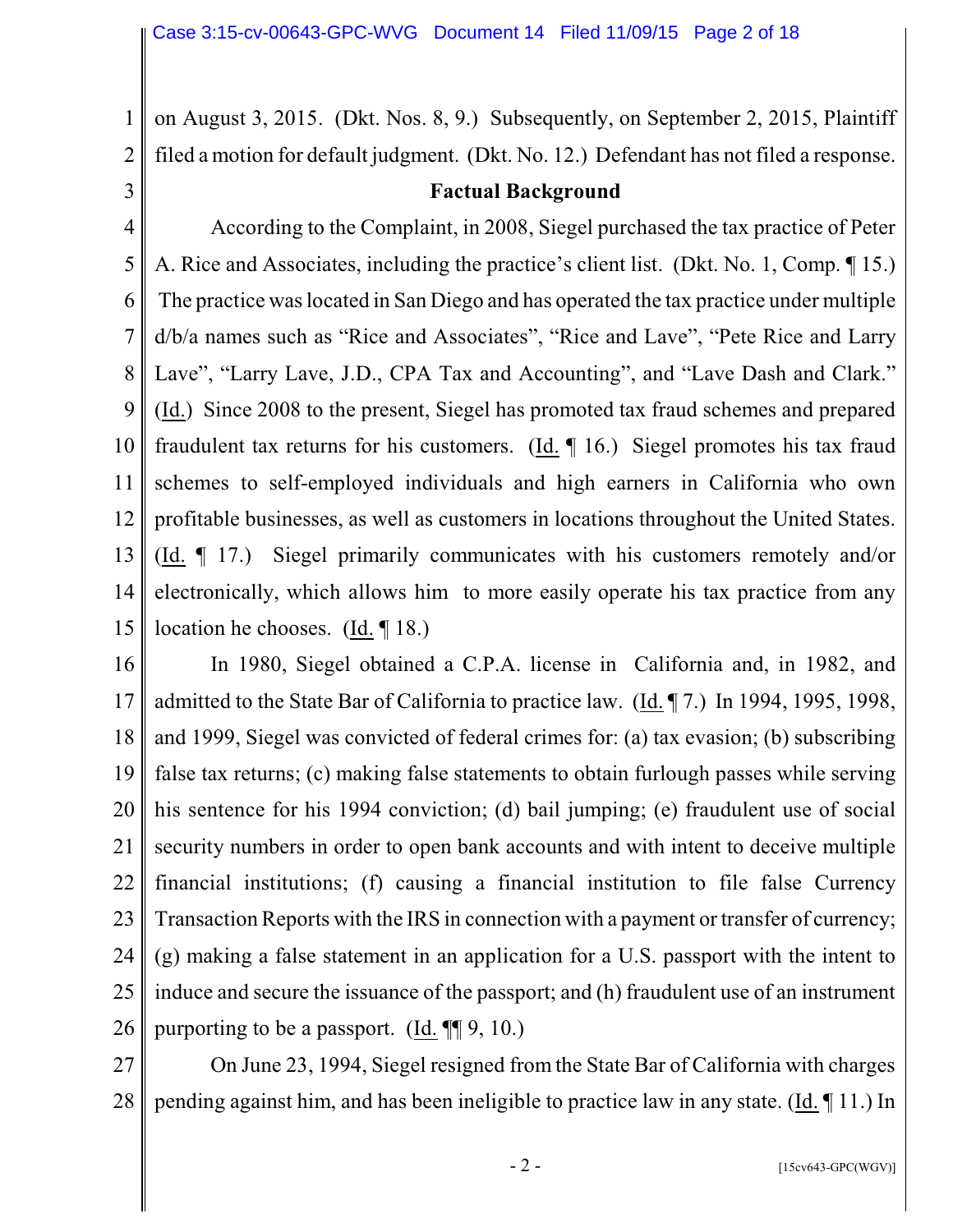1 2 3 1997, the Board of Accountancy for the California Department of Consumer Affairs revoked Siegel's C.P.A. license for committing crimes "related to the qualifications, functions and duties of a certified public accountant." (Id. ¶ 12.)

- 4 5 6 7 8 9 10 Siegel's illegal conduct subject to injunction in this action includes promotion and implementation of an out-of-state "C" corporation scheme, (id. ¶¶ 19-36), preparation of fraudulent tax returns, (id.  $\P$  37-44), assisting customers to evade payment of employment taxes, (id. ¶¶ 45-55), delaying and obstructing IRS examinations of his customers, (id. ¶ 69), filing customer tax returns without his customers' authorization, (id. ¶¶ 70-71), as well as misrepresenting his credentials, using false identities, and the unauthorized practice of law, (id. ¶¶ 56-68).
- 11

## **A. Out of State "C" Corporation Scheme**

12 13 14 15 16 17 18 19 20 21 22 23 24 25 26 27 28 Siegel advises his customers to form and personally assists them to establish their businesses as "C" corporations, typically under Nevada law, where the customers have no contacts. (Id.  $\P$ [19, 22.) These "C" corporations are used as instruments by Siegel to illegally reduce or eliminate his customers' reported tax liabilities. (Id. ¶ 19.) In some instances, Siegel improperly treats multiple, unrelated businesses, each owned by different Siegel customers, as a single "community" "C" corporation for tax purposes. (Id. ¶ 20) Siegel has prepared tax returns for these "community corporations" that improperly assign customer income to the "community corporation" and co-mingle reportable financials among the unrelated businesses. (Id.) Siegel does this to illegally reduce the reported tax liabilities of his customers, including claiming improper business expense deductions. (Id.) Siegel also establishes out-of-state "C" corporations for use by a single customer. (Id. ¶ 21.) He prepares and files documents used to establish these out-of-state "C" corporations, oversees recurring filings with state entities to maintain the corporate status of the companies, assists customers to establish bank accounts for the "C" corporations, and in most instances names himself as an officer of these entities. (Id. ¶¶ 23-24.) In some instances, Siegel purports to maintain corporate records of the companies and oversees or assists his customers with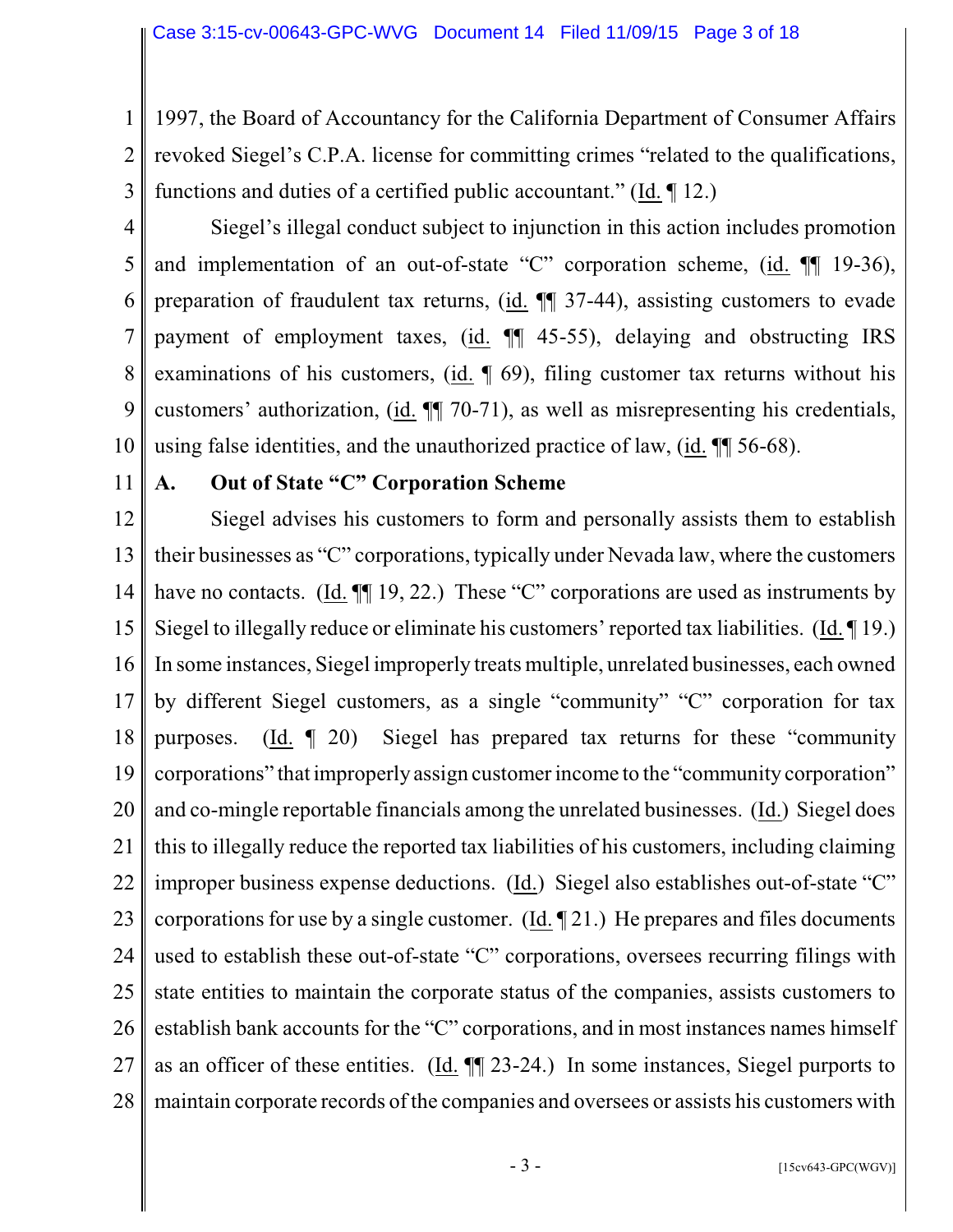1 financial record-keeping for the companies. (Id. ¶ 24.)

2 3 4 5 6 7 8 9 10 11 Siegel advises his customers that the "C" corporations he establishes have no business purpose. (Id. ¶ 26.) He falsely advises customers that by establishing an out-of-state "C" corporation, their entire home becomes an out-of state business office with living quarters, which can then pay for the customer's personal expenses incurred while living in the purported out-of-state business office. (Id.  $\P$  27, 29.) Siegel contends, falsely, that unlike a salary paid by the corporation to its employees, these payments by the corporation for customer personal expenses do not need to be reported as compensation on the customer's individual tax returns and can be deducted as compensation on the customer's individual tax returns and can be deducted as business expenses on "C" corporation tax returns. (Id. ¶¶ 27, 37-38.)

12 13 14 15 16 17 18 19 20 21 22 23 24 25 26 27 28 Siegel further falsely advises customers that they can characterize their home as an out-of state business office by creating a fictitious employment obligation between the individual customer and their "C" corporation. (Id. ¶ 28.) For example, Siegel falsely advises his customers that to treat their home as an out-of-state corporate office for federal tax purposes, the customer's Nevada "C" corporation (i.e., an entity entirely controlled by Siegel and the customer) must require as a condition of employment that its corporate officers (i.e., the same Siegel customer) live in the customer's California home while working away from the corporation's purported home state of Nevada (i.e., a state where the Siegel customer typically has no actual contact). (Id.) Siegel has falsely advised customers by e-mail that this scheme is valid because: (a) the customers, as business owners, are necessarily "on call 24/7" while living or working from their out-of-state "business office;" (b) the customers can deduct [their] rent and other expensesthrough [their] corporation when [they] are on call for that corporation"; and (c) while "the internet was just getting hot for being on call" in 2002, "[w]ithout a question in 2013 when we are truly on call 24/7 working at home is a deduction for the corporation." (Id. ¶ 31.) Siegel even provided his customers with a "memo" he sent to his customers where he falsely advised, leaving blanks for the applicable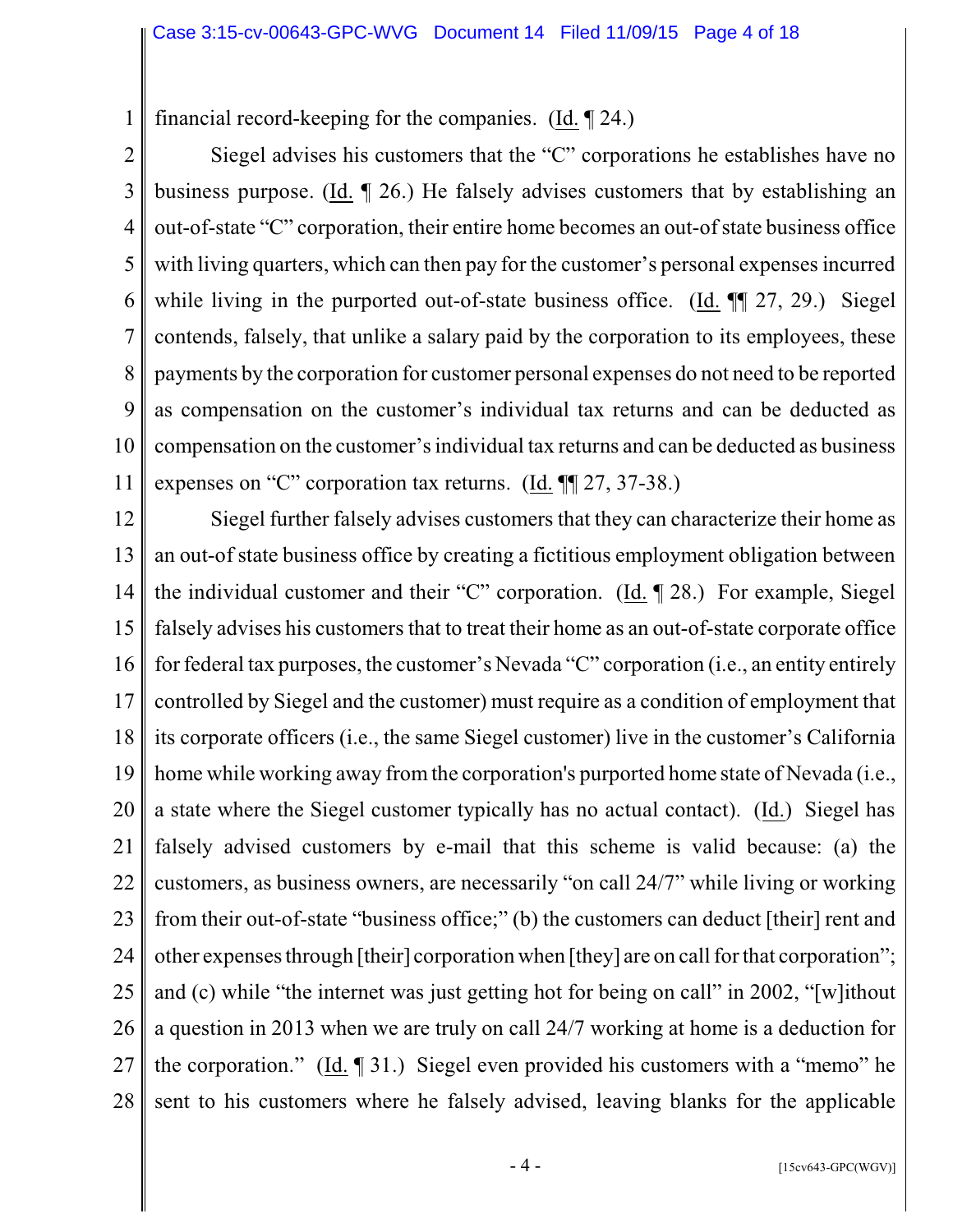1 customer names and missing legal authority, that:

> As noted by himself, "working at [a] business office in which he also stays" is the only way his corporation can efficiently operate it's [sic] business which is on Internet time 24/7/365. Thus requiring the Corporation's key employee(s) to live on the Corporation's business premises makes good business sense.

(Id. ¶ 32.) Siegel also informed his customers that he "will be coaching [them] before [IRS] interview[s]" to "help [customers] to answer the questions porperly," should the IRS question the "C" corporation. (Id. ¶ 30.)

Siegel falsely told a colleague that this tax benefit can be substantial because "[t]he housing can [b]e luxurious and cost thousands a [] month. There is an assumption that corporations don't wastemoney." (Id. ¶ 34.) When Siegel's customers ask for details and an explanation about what he is doing on their behalf, Siegel avoids providing them with information. (Id. ¶ 36.) Instead, Siegel falsely assures his customers that, among other things: (i) he is a qualified C.P.A., licensed tax attorney, and tax expert with years of experience; (ii) he cannot fully educate these customers who lack tax expertise; and (iii) they should simply trust him. (Id.)

16 17

18

19

20

21

22

23

24

25

26

27

28

2

3

4

5

6

7

8

9

10

11

12

13

14

15

#### **B**. **Fraudulent Tax Returns**

Siegel uses the out-of-state "C" corporations he establishes for customers to improperly reduce their reported tax liabilities and to claim fraudulent tax refunds on returns he either prepares or directs his employees to prepare. (Id. ¶ 37.) Specifically, Siegel falsely assures customers that by characterizing their homes as offices, this fiction allows them to deduct personal expenses, such as meal costs, utility bills, payments for their home, and vehicles driven at least in part for personal use, as business expenses on the "C" corporation tax returns that Siegel prepares or directs his employees to prepare. (Id.) Similarly, Siegel falsely advises that these personal expenses paid by the customers' "C" corporations do not need to be reported as compensation on individual income tax returns that Siegel or his employees prepare. (Id.) Siegel claims improper business expense deductions on Schedule C of customer individual tax returns. (Id. ¶¶ 38-43.) Siegel fraudulently attempts to conceal the

 $-5 -$  [15cv643-GPC(WGV)]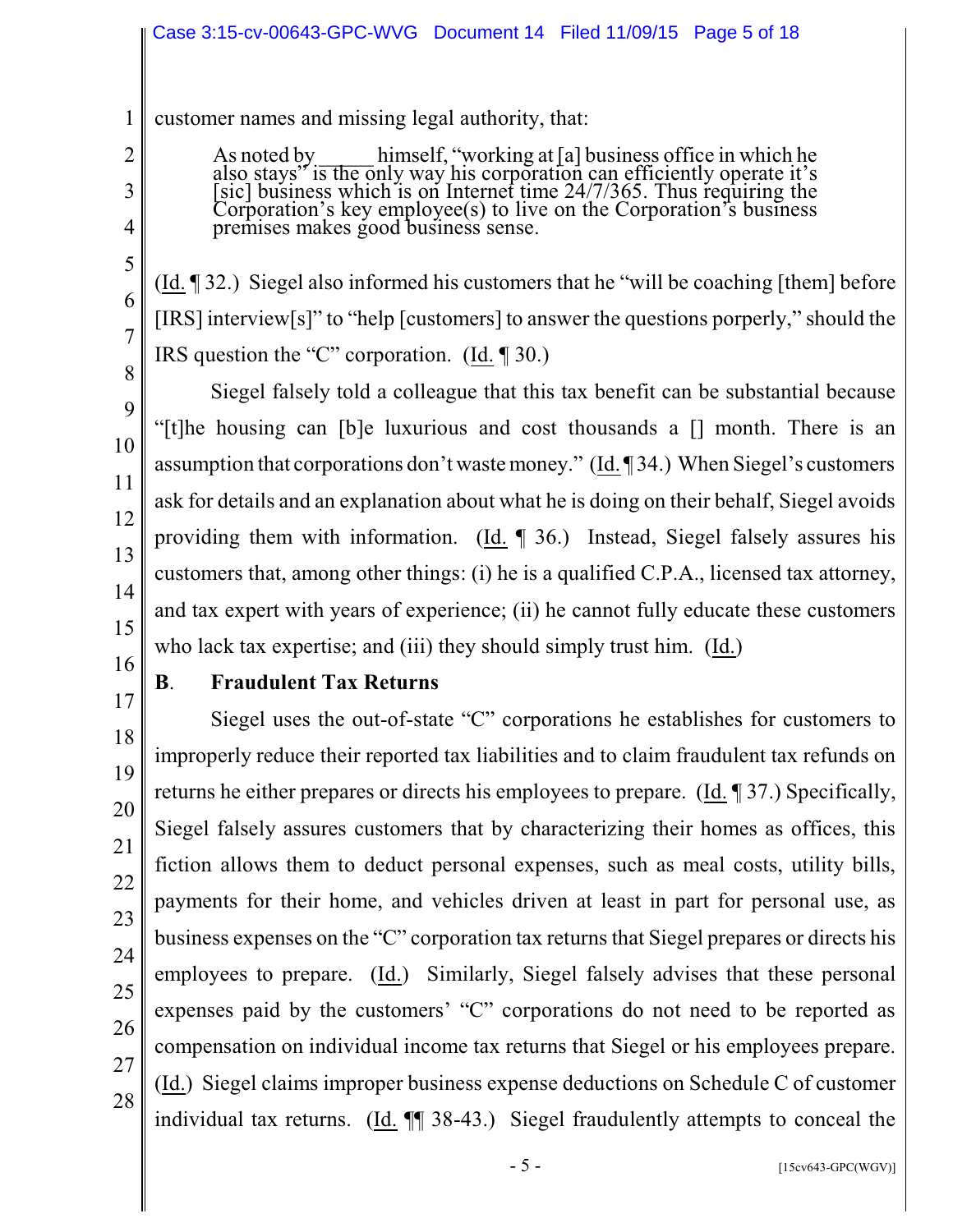1 2 3 4 5 6 improper deduction of personal expenses of his customers on "C" corporation tax returns by lumping the bogus deductionsinto a single, large deduction and categorizing them as supplies or office expenses on corporate tax returns he prepares. (Id. ¶ 41.) For example, on the "C" corporation tax return for one customer, Siegel claimed deductible business expenses for a nonexistent insurance warranty and a fictitious employee benefit plan. (Id. ¶ 42.)

7

## **C. Evading Payment of Employment Taxes**

8 9 10 11 12 13 14 15 16 17 18 19 20 21 22 23 24 25 26 27 28 Siegel advises and assists customers to use their out-of-state "C" corporations to mischaracterize income paid from the "C" corporation to individual customers as royalties, consulting fees, or rental payments. (Id. ¶ 45.) Siegel falsely claims that by mischaracterizing income from "C" corporations to individual customers, customers can transfer funds collected by the "C" corporation from business operations to the individual customer, while exempting those payments to the customers from federal employment taxes. (Id.) To mischaracterize income as royalties, Siegel falsely advises his customers that their out-of-state "C" corporations can acquire customers' "intellectual property," which according to Siegel includes the customers' professional skills and expertise. (Id. ¶ 47.) For the "C" corporation to purportedly accomplish this, Siegel improperly advises his customers to enter into "License Agreements" with their "C" corporation, which Siegel has drafted, for the corporation to purportedly acquire a "lease" for control over the customers' professional skills and knowledge. (Id. ¶¶ 47-48.) Under this sham arrangement, Siegel falsely contends that customers can receive payments from their "C" corporation and classify these sums on "C" corporation returns as "royalties," which Siegel erroneously contends makes the payments exempt from employment taxes.  $(\text{Id.} \P 47.)$  Siegel knows that characterizing income as royalties under sham "License Agreements" is improper. (Id. ¶ 53.) In 2014, when asked by a colleague about this practice, Siegel asserted that mischaracterizing income as royalties is "not a problem unless the IRS finds it." (Id.) Moreover, he also has customers evade payment employment taxes by characterizing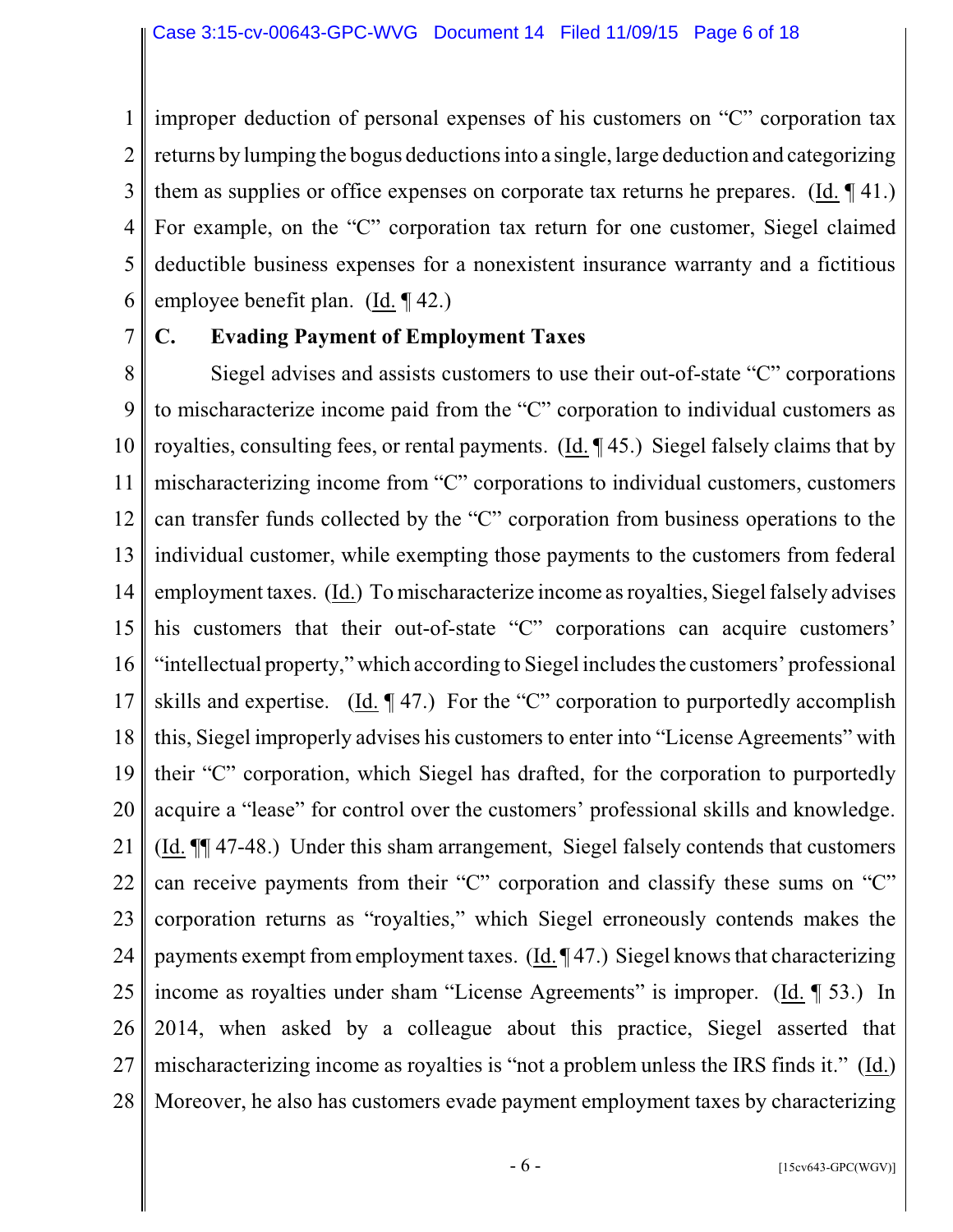1 2 3 4 5 6 7 8 the compensation they obtain from their "C" corporation as purported rental payments by the "C" corporation for use of the customer's home as a corporate "office." (Id. ¶ 54.) Siegel also prepares or direct his employees to prepare tax returns that falsely mischaracterize his customers' income, which is subject to employment tax, as "consulting" fees from the "C" corporation. (Id. ¶ 55.) To reduce or eliminate the customers' individual tax liability, Siegel then claims bogus deductions, such as supplies, office, and contract labor expenses on Schedule C of the customers' individual tax returns. (Id.)

9

## **D. Delay and Obstruction of IRS Examinations**

10 11 12 13 14 15 16 17 During IRS audits of Siegel's customers, when the IRS requested documents to substantiate positions Siegel claimed on customers' tax returns, Siegel failed to provide the necessarydocumentation and attempted to delay and obstruct the IRS examinations. (Id. ¶ 69.) For example, Siegel: (a) told a customer that he would "inundate the IRS" with documentation in order to obstruct their audit; (b) knowingly provided false corporate documents and bogus contracts to the IRS in order to deceive auditors; and (c) lied to IRS officials during U.S. Tax Court litigation when asked to confirm information on behalf of his customers. (Id.)

18

## **E. Filing Tax Returns Without Customer Authorization**

19 20 21 22 23 24 25 26 27 28 On at least two occasions, Siegel filed tax returns for customers without authorization. (Id. ¶ 70.) In 2013, he filed a tax return for a "C" corporation without reviewing the return with the customer or requesting permission to file it. (Id.) Similarly, Siegel filed an individual 2009 tax return for another customer without her authorization. (Id. ¶ 71.) Prior to filing that return, Siegel recommended to that customer that she fail to report over \$80,000 of alimony income in order to evade paying federal income tax. (Id.) Siegel advised the customer that if the IRS found out about the unreported alimony payments, they could address the matter at that time. (Id.) The customer informed Siegel that she wanted to report these alimony payments on her tax return and did not want Siegel to file her 2009 tax return. (Id.) Siegel ignored her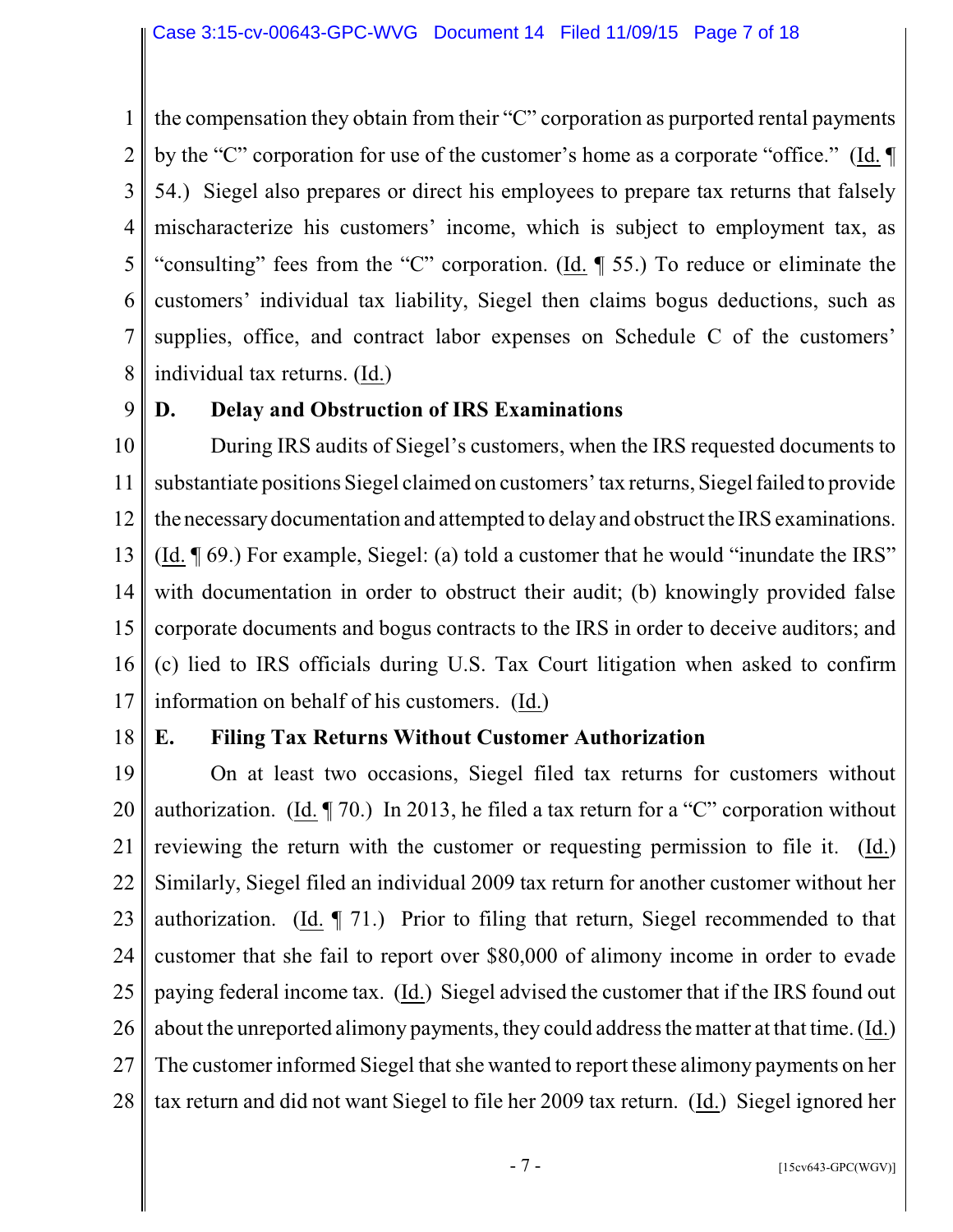3

4

1 2 and filed the return without her permission and without reporting her alimony payments.  $(\underline{Id})$ 

# **F. Misrepresentation ofCredentials, Use of False Identities, and Unauthorized Practice of Law**

5 6 7 8 9 10 11 12 13 14 15 16 17 18 19 20 21 22 23 24 25 26 27 28 Siegel has repeatedly and falsely represented to customers, government agents, and the public-at-large that he is a licensed attorney and/or C.P.A. even though he is no longer licensed as a CPA or as an attorney. (Id. ¶ 56.) Siegel has also concealed his legal name from customers and assumed false identities in order to make it difficult to discover his true professional and criminal background. (Id.) Siegel illegally practices as a C.P.A. and lawyer without any licenses. (Id.) To solicit business, Siegel falsely represents to the public that he is licensed to practice law, has a  $C.P.A.$  license, and has falsely claimed to customers that he is a former IRS employee. (Id.  $\P$  57, 58, 61.) Siegel also improperly encourages his customers to hire him to perform legal services. (Id. ¶ 62) To conceal his background and deceive customers, Siegel has fabricated professional certificatesin his business office, including a purported C.P.A. license and certificate from the Supreme Court of the State of California for admission as an "Attorney and Counselor at Law." (Id. ¶ 59.) Both certificates conceal his actual legal name, Lawrence Preston Siegel, and display the alias "Lawrence Preston Lave." (Id.) Even after his customers learned of Siegel's multiple aliases during IRS audits of tax returns that Siegel prepared, Siegel continued to lie to his customers about his true identity. (Id. ¶ 66.) In 2013, when two customers asked Siegel about his multiple aliases, Siegel falsely responded that the IRS was "just making stuff up." (Id.) Similarly, in 2013, when another customer asked Siegel why the IRS was asking questions about their understanding of Siegel's qualifications as a lawyer, Siegel falsely told them that he simply owed membership dues to the California bar, when in fact, he resigned in 1994 with charges pending against him. (Id.) Siegel also falsely represented his qualifications and identity to the IRS. (Id. ¶¶ 63, 64, 67.) In 2010 and 2011, Siegel submitted forms to the IRS to represent his customers under IRS audit,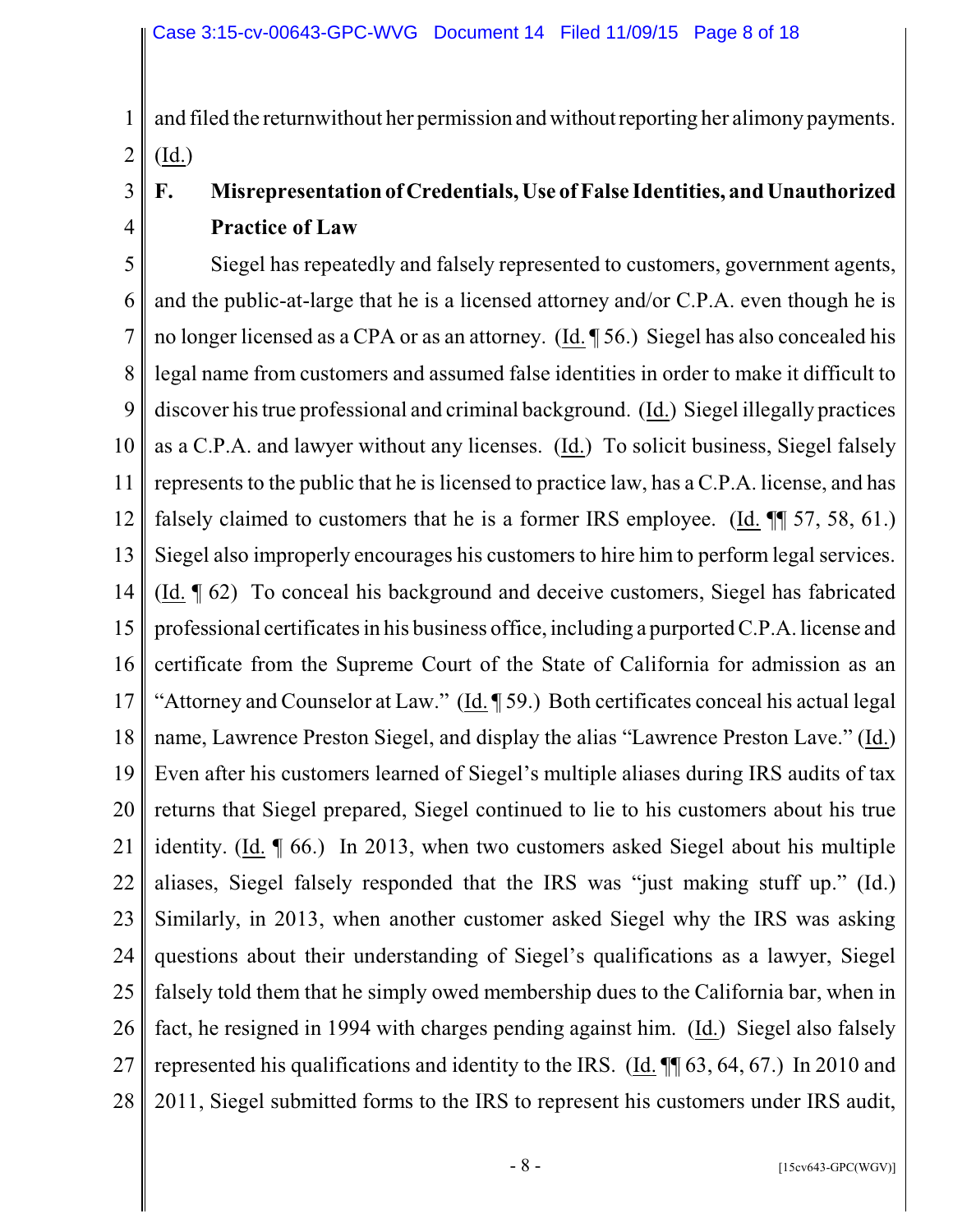1 2 3 4 5 6 7 8 9 10 11 12 13 14 15 16 17 18 19 signed by him under penalty of perjury, which falsely claimed he was a licensed C.P.A. in California. (Id. ¶ 63.) Siegel also routinely lists false identifiers on tax returns he prepares and files with the IRS by using the preparer tax identification numbers ("PTINs") and electronic filing identification numbers ("EFINs") of others in order to evade detection. (Id. ¶ 67.) In addition, Siegel has forged the signatures of other licensed attorneys on correspondence he sent to the IRS on behalf of his customers and impersonated these attorneys on telephone calls with the IRS. (Id. ¶ 64.) Siegel is not eligible to appear as counsel for his customersin federal court, but nonetheless drafted and filed documents in U.S. Tax Court by impersonating licensed attorneys on behalf of at least one customer. (Id. ¶ 65.) Siegel repeatedly deceived this customer, the IRS, and the Tax Court during a proceeding Siegel initiated on the customer's behalf and, on at least one occasion, forged the customer's signature on a document Siegel filed in U.S. Tax Court. (Id.) Siegel understood that concealing his true identity and felony convictions, as well as the loss of his law and C.P.A. licenses, was important to maintaining his tax practice and convincing customers that his tax fraud schemes were actually legal. (Id. ¶ 68.) As Siegel wrote in an April 16, 2014 e-mail to a colleague regarding their professional dealings: "Look . . . I guess it is hard to believe I am telling the truth, since I was forced to skirt the truth the last 20 years because of what they did to me the first time 20 years ago." (Id.)

20

#### **Discussion**

# 21

## **A. Motion for Default Judgment**

22 23 24 25 26 27 Federal Rule of Civil Procedure 55 provides that "[w]hen a party against whom a judgment for affirmative relief is sought has failed to plead or otherwise defend . . . . the clerk must enter the party's default." Fed. R. Civ. P. 55(a). Here, Plaintiff filed a request for entry of default and default was entered on August 3, 2015. (Dkt. Nos. 8, 9.) After default is properly entered, a party seeking relief other than a sum certain must apply to the Court for a default judgment. Fed. R. Civ. P. 55(b).

28

The Ninth Circuit looks to seven factors to assist the court in determining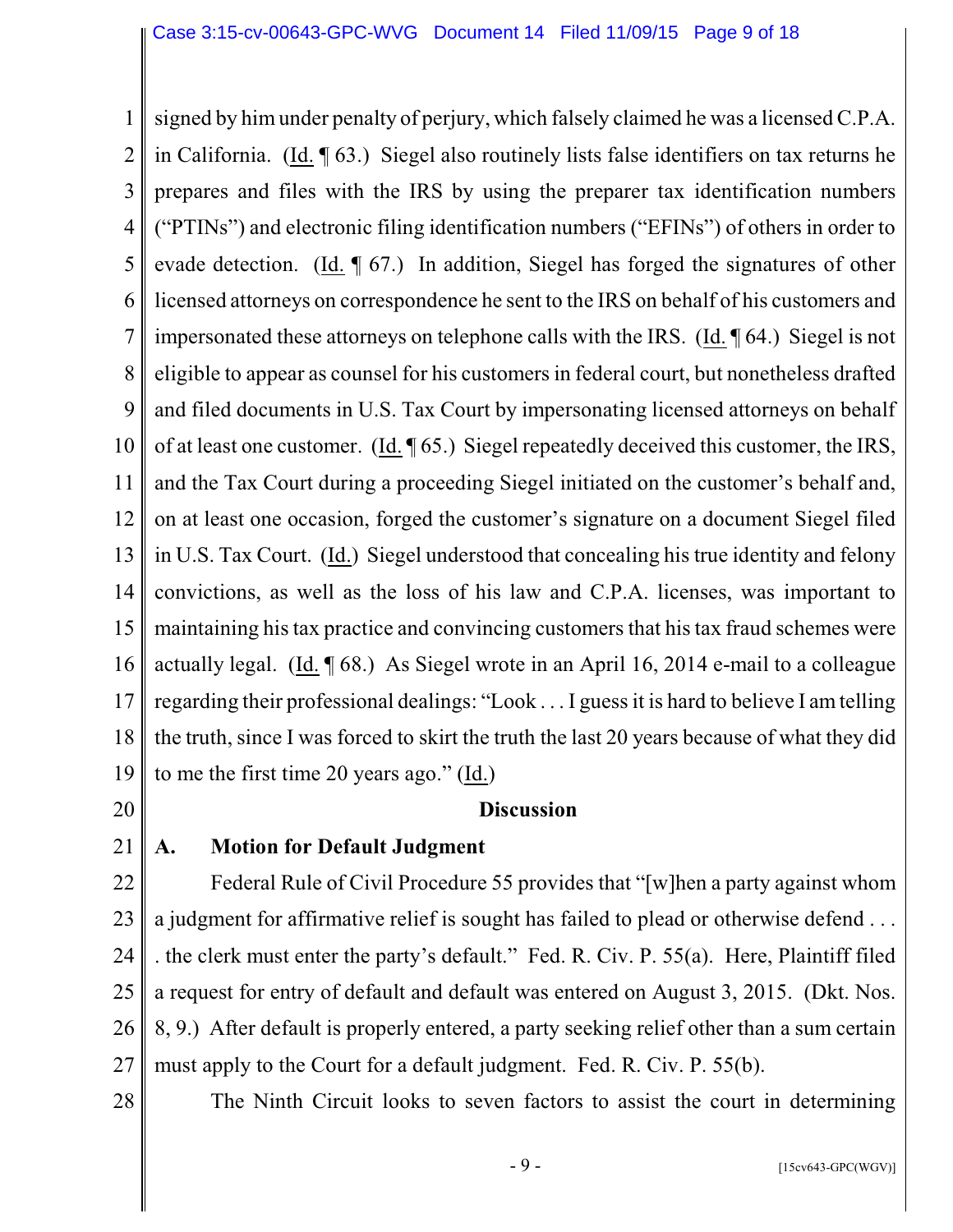1 2 3 4 5 6 7 8 9 10 11 12 13 14 15 16 17 18 19 20 21 22 23 24 25 26 27 28 whether default judgment is appropriate. The seven factors are: (1) the possibility of prejudice to the plaintiff; (2) the merits of the plaintiff's substantive claim;  $(3)$  the sufficiency of the complaint; (4) the sum of money at stake in the action; (5) the possibility of a dispute concerning material facts; (6) whether the default was due to excusable neglect; and; (7) the strong policy underlying the Federal Rules of Civil Procedure favoring decisions on the merits. Eitel v. McCool, 782 F.2d 1470, 1471-72 (9th Cir. 1986). Upon default, the factual allegations in the complaint are taken as true, except those related to the amount of damages. Geddes v. United Fin. Grp., 559 F.2d 557, 560 (9th Cir. 1977); see Fed. R. Civ. P. 8(b)(6). Allegations of damages must be proven. Id. The decision to grant or deny default judgment is within the discretion of the district court. Eitel, 782 F.2d at 1471. **B. Eitel Factors 1. Prejudice to the Plaintiff** Under the first factor, the Court must examine whether Plaintiff will be prejudiced if the Court denies default judgment. See Eitel, 782 F.2d at 1471. Since default judgment is the only means to compensate Plaintiff, denial of Plaintiff's request for default judgment will effectively immunize Defendant from liability and leave Plaintiff without redress. See Amini Innovation Corp. v. KITY Int'l Mktg., 768 F. Supp. 2d 1049, 1054 (C.D. Cal. 2011) (finding prejudice to plaintiff where "a default judgment is the only means available for compensating [p]laintiff for [d]efendants' violations"); Wecosign, Inc. v. IFG Holdings, Inc., 845 F. Supp. 2d 1072, 1081 (C.D. Cal. 2012) (same); Craigslist, Inc. v. Naturemarket, Inc., 694 F. Supp. 2d 1039, 1054–55 (N.D. Cal. 2010) (same). Plaintiff contends it will suffer prejudice because denial of a judgment by default would leave it without a remedy and would harm the Government, Siegel's customers, and the public. Because failure to enter default judgment for Plaintiff would be prejudicial, this factor weighs strongly in favor of default judgment. / / / /  $-10$  - [15cv643-GPC(WGV)] Case 3:15-cv-00643-GPC-WVG Document 14 Filed 11/09/15 Page 10 of 18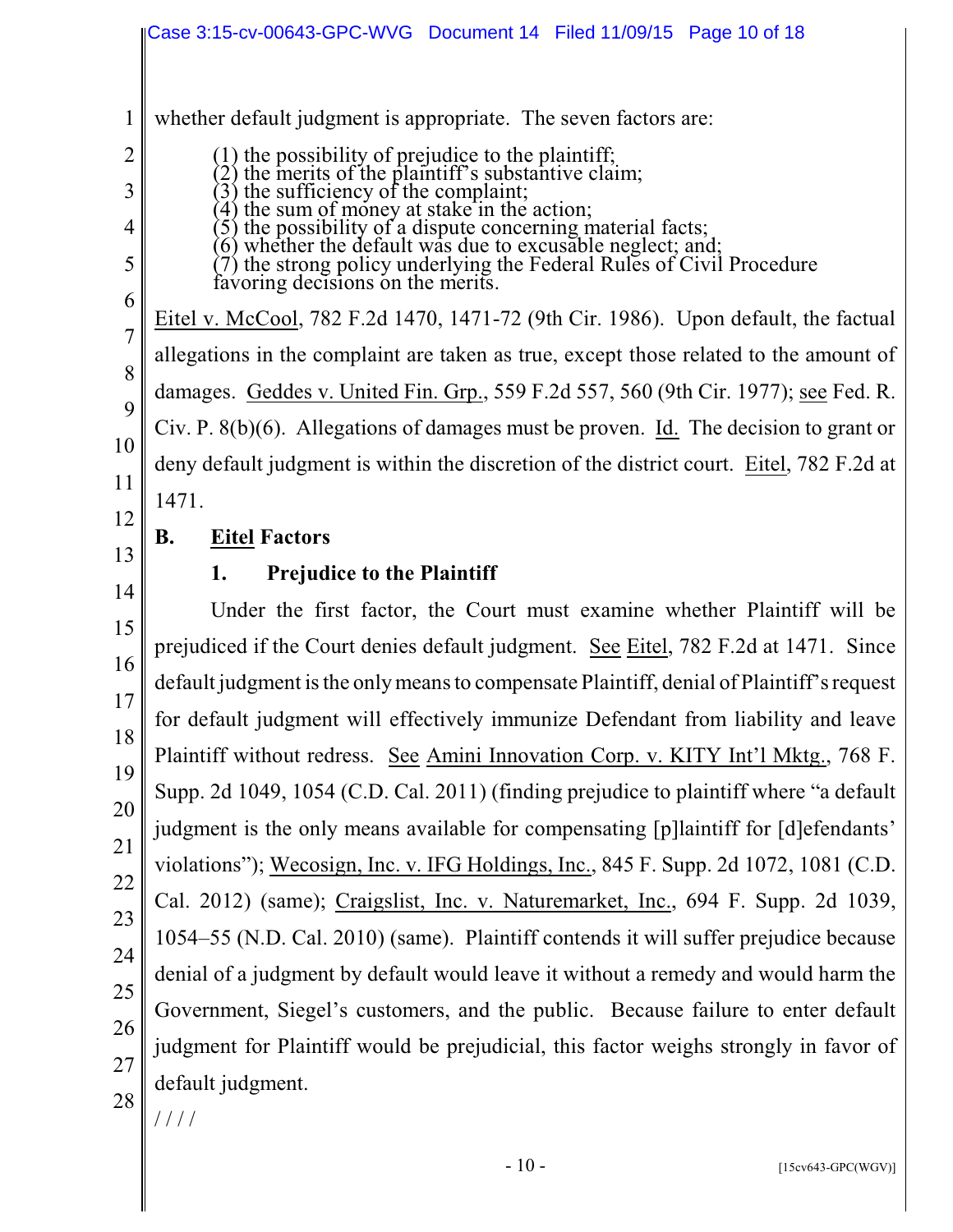|                | Case 3:15-cv-00643-GPC-WVG  Document 14  Filed 11/09/15  Page 11 of 18                                                                                                                                                                                                                            |
|----------------|---------------------------------------------------------------------------------------------------------------------------------------------------------------------------------------------------------------------------------------------------------------------------------------------------|
|                |                                                                                                                                                                                                                                                                                                   |
| 1              | Merits of the Case and Sufficiency of the Complaint<br>2.                                                                                                                                                                                                                                         |
| $\overline{2}$ | Under the second and third factors, the Court must examine whether Plaintiff has                                                                                                                                                                                                                  |
| 3              | pled facts sufficient to establish and succeed on its claims. See Eitel, 782 F.2d at 1471.                                                                                                                                                                                                        |
| 4              | I.R.C. § 7408<br>i.                                                                                                                                                                                                                                                                               |
| 5              | Plaintiff's first cause of action seeks an injunction pursuant to I.R.C. § 7408                                                                                                                                                                                                                   |
| 6              | based on violations of I.R.C. $\S$ 6700 and 6701.                                                                                                                                                                                                                                                 |
| 7              | I.R.C. $\S$ 7408 authorizes the Court to enjoin individuals from engaging in                                                                                                                                                                                                                      |
| 8              | conduct who are subject to penalty under I.R.C. §§ 6700 and 6701, and where                                                                                                                                                                                                                       |
| 9              | injunctive relief is appropriate to prevent recurrence of such conduct. I.R.C. § 7408.                                                                                                                                                                                                            |
| 10             | The government has the burden of proving five elements to obtain an injunction                                                                                                                                                                                                                    |
| 11             | under $\S$ 7408 for a violation under $\S$ 6700. The five elements are:                                                                                                                                                                                                                           |
| 12<br>13       | (1) the defendants organized or sold, or participated in the organization<br>or sale of, an entity, plan, or arrangement; (2) they made or caused to<br>be made, false or fraudulent statements concerning the tax benefits to                                                                    |
| 14<br>15       | be derived from the entity, plan, or arrangement; $(3)$ they knew or had<br>reason to know that the statements were false or fraudulent; (4) the<br>false or fraudulent statements pertained to a material matter; and $(5)$ an<br>injunction is necessary to prevent recurrence of this conduct. |
| 16<br>17<br>18 | U.S. v. Estate Pres. Servs., 202 F.3d 1093, 1098 (2000). The "traditional requirements"<br>for equitable relief need not be satisfied since Section 7408 expressly authorizes the<br>issuance of an injunction." Id.                                                                              |
| 19             | The complaint alleges that Plaintiff created "C" corporations for his customers                                                                                                                                                                                                                   |
| 20<br>21       | in Nevada, where customers have no contacts, to illegally reduce or eliminate his                                                                                                                                                                                                                 |
| 22             | customer's reported tax liabilities. (Dkt. No. 1, Compl. ¶ 19-36.) This "out-of-state"                                                                                                                                                                                                            |
| 23             | "C" corporation scheme is a "plan or arrangement" pursuant to 6700. See U.S. v.                                                                                                                                                                                                                   |
| 24             | Raymond, 228 F.3d 804, 811 (7th Cir. 2000), overruled on other grounds by Hill v.                                                                                                                                                                                                                 |
| 25             | Tangherlini, 724 F.3d 965 (7th Cir. 2013) (a "plan or arrangement" that has some                                                                                                                                                                                                                  |
| 26             | connection to taxes can fall under $\S$ 6700). Siegel filed documents establishing and                                                                                                                                                                                                            |
| 27             | maintaining the corporation, served as an officer in them, maintained corporate records                                                                                                                                                                                                           |
| 28             | for some, guided customers about what expenses to track to improperly claim as                                                                                                                                                                                                                    |
|                | business expense deductions on tax returns he prepared, and drafted sham employment                                                                                                                                                                                                               |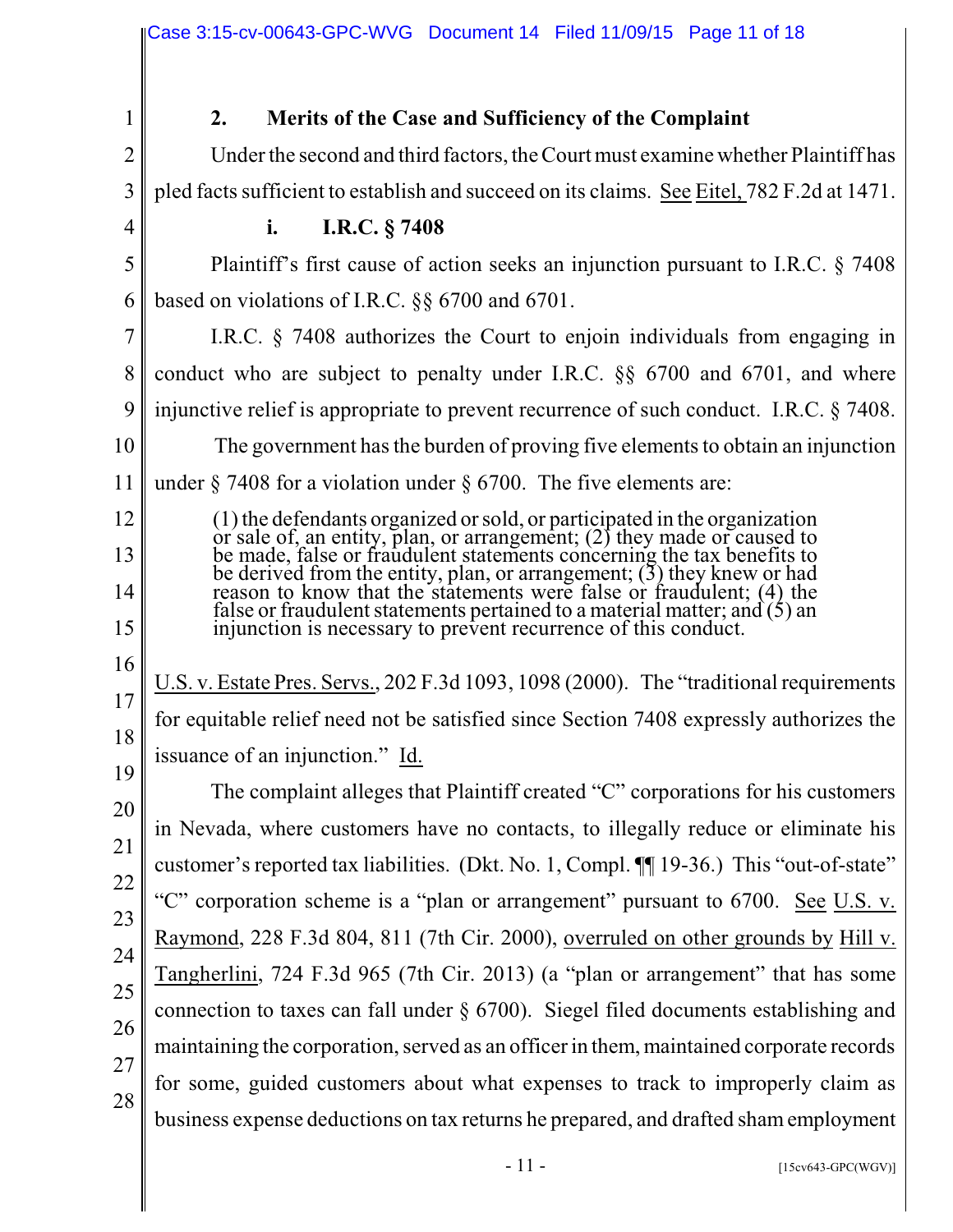|    | contracts between the "C" corporation and the customers in order to avoid employment                                                                         |
|----|--------------------------------------------------------------------------------------------------------------------------------------------------------------|
| 2  | taxes. (Dkt. No. 1, Compl. II 19-36.) Second, Siegel made or caused to be made, false                                                                        |
| 3  | or fraudulent statements concerning the tax benefits of establishing a "C" corporation                                                                       |
| 4  | in Nevada. (Id.) Third, Plaintiff knew or had reason to know that statements he made                                                                         |
| 5  | were false as he tried to conceal the deductions he falsely claimed on tax returns for his                                                                   |
| 6  | customers. For example, he lumped bogus business deductions on "C" corporation tax                                                                           |
|    | returns into single, large deductions categorized as supplies and office expenses to                                                                         |
| 8  | conceal them from the IRS. (Dkt. No. 1, Compl. $\P$ 42.) Also, Siegel knew that                                                                              |
| 9  | characterizing income as royalty under sham "License Agreements" is improper                                                                                 |
| 10 | because he admitted that it was "not a problem unless the IRS finds it." (Id. $\parallel$ 53.)                                                               |
| 11 | Fourth, the fraudulent statements concerning the availability of tax deductions, credits                                                                     |
| 12 | or other mechanisms to reduce tax liability related to a material matter. See U.S. v.                                                                        |
| 13 | Estate Pres. Servs., 38 F. Supp. 2d 846, 855 (E.D. Cal. 1998) (a matter is "material" if                                                                     |
| 14 | a "particular statement has a substantial impact on the decision-making process or                                                                           |
| 15 | produces a substantial tax benefit to a taxpayer").                                                                                                          |
| 16 | Plaintiff also argues that Siegel violated I.R.C. $\S$ 6701 which provides that                                                                              |
| 17 | Any person--                                                                                                                                                 |
| 18 | (1) who aids or assists in, procures, or advises with respect to, the preparation or presentation of any portion of a return, affidavit, claim,<br>document. |
| 19 | (2) who knows (or has reason to believe) that such portion will be used<br>in connection with any material matter arising under the internal                 |
| 20 | revenue laws, and<br>(3) who knows that such portion (if so used) would result in an                                                                         |
| 21 | understatement of the liability for tax of another person, shall pay a penalty with respect to each such document in the amount determined                   |
| 22 | under subsection (b).                                                                                                                                        |
| 23 | I.R.C. $\S$ 6701. The Court may enjoin persons who have engaged in conduct under $\S$                                                                        |
| 24 | 6701 if the Court also finds that injunctive relief is appropriate to prevent recurrence                                                                     |
| 25 | of such conduct. I.R.C. $\S$ 7408(b).                                                                                                                        |
| 26 | Here, Plaintiff advised his customers to participate in the out-of-state "C"                                                                                 |
| 27 | corporation scheme and prepared fraudulent tax returns for them, and aided his                                                                               |
| 28 | customers in preparing documents used to implement the scheme. Next, Siegel knew                                                                             |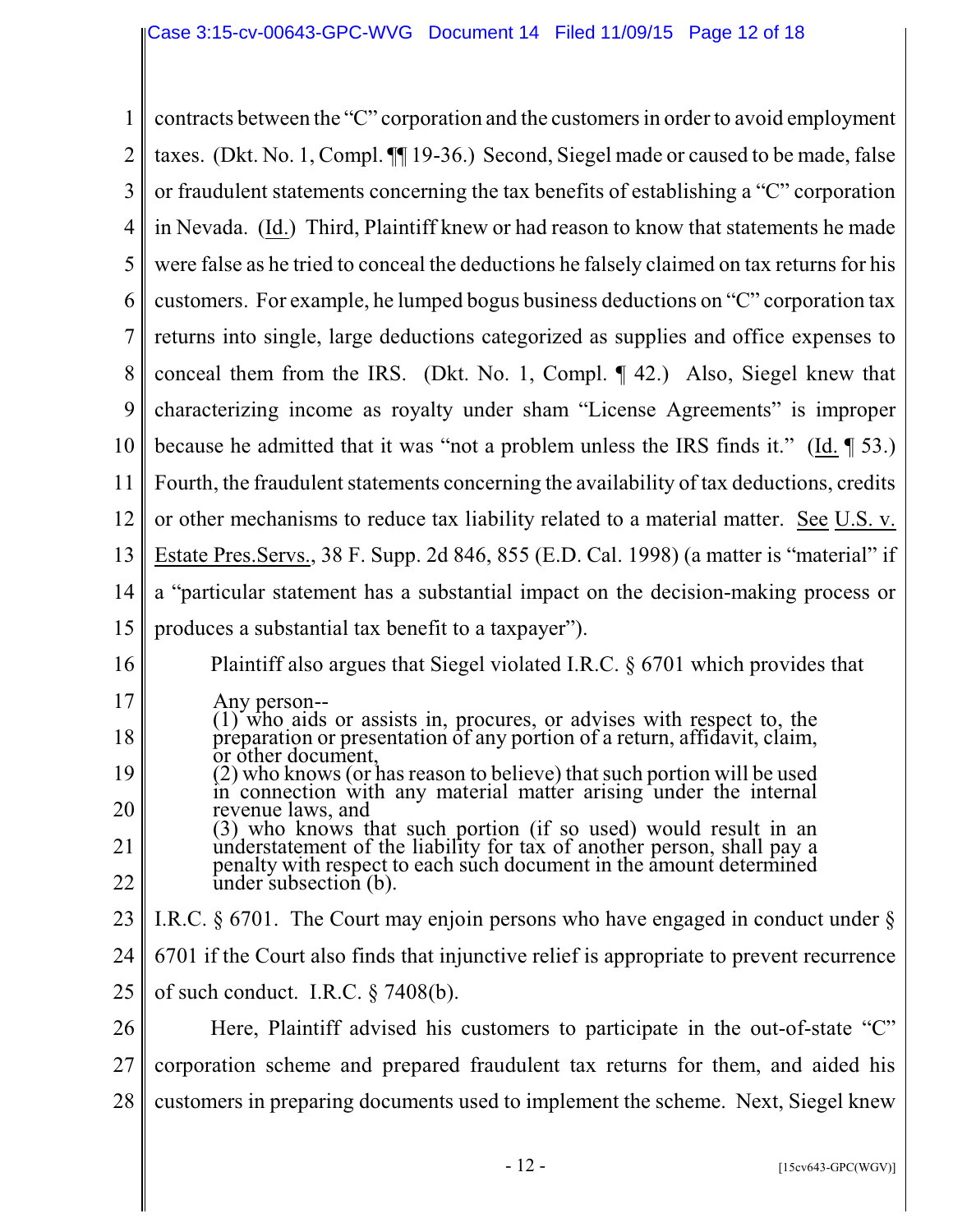1 2 3 4 5 6 7 or had reason to believe that these documents will be used in connection with a material matter arising under the internal revenue laws. The purpose of preparing these documents was to illegally deduct personal expenses as business expenses and evade the payment of employment taxes. Siegel should have been aware such conduct was illegal. Third, Siegel knew that his customers' income tax returns will result in an understatement of tax liability. In sum, Plaintiff has sufficiently alleged violations of both I.R.C. §§ 6700 and 6701.

8 9 10 Lastly, under both § 6700 and § 6701, the Court needs to consider the likelihood of future violations for purposes of an injunction. See I.R.C. § 7408(b). Courts may consider

(1) the gravity of the harm caused by the offense; (2) the extent of the defendant's participation; (3) the defendant's degree of scienter; (4) the isolated or recurrent nature of the infraction; (5) the defendant's recognition (or non-recognition) of his own culpability; and (6) the likelihood that defendant's occupation would place him in a position where future violations could be anticipated.

14

11

12

13

#### 15 Estate Preserv. Servs., 202 F.3d at 1105.

16 17 18 19 20 21 22 23 24 25 26 27 28 First, the harm to the government is severe since the Siegel's fraud impedes the government's ability to assess and collect the true tax liabilities of Siegel's customers. There is also harm to Siegel's customers who are liable for taxes owed and potential penalties caused by Siegel. Lastly, there is harm to the public. Next, Siegel's involvement in organizing and implementing his tax fraud scheme is extensive as discussed above. Third, based on comments made to his customers, Siegel knew or had reason to know his conduct was unlawful. Fourth, the violations are part of a systematic and recurring practice since at least 2008. Fifth, Siegel has not recognized his own culpability. Sixth, Siegel is likely to commit future tax violations as he has not answered the complaint, and his multiple convictions of federal crimes in the 1990s, including tax evasion, has not deterred him from committing fraudulent tax returns or promoting abusive tax plans. Based on these factors, the Court finds that an injunction is necessary to prevent recurrence of his conduct.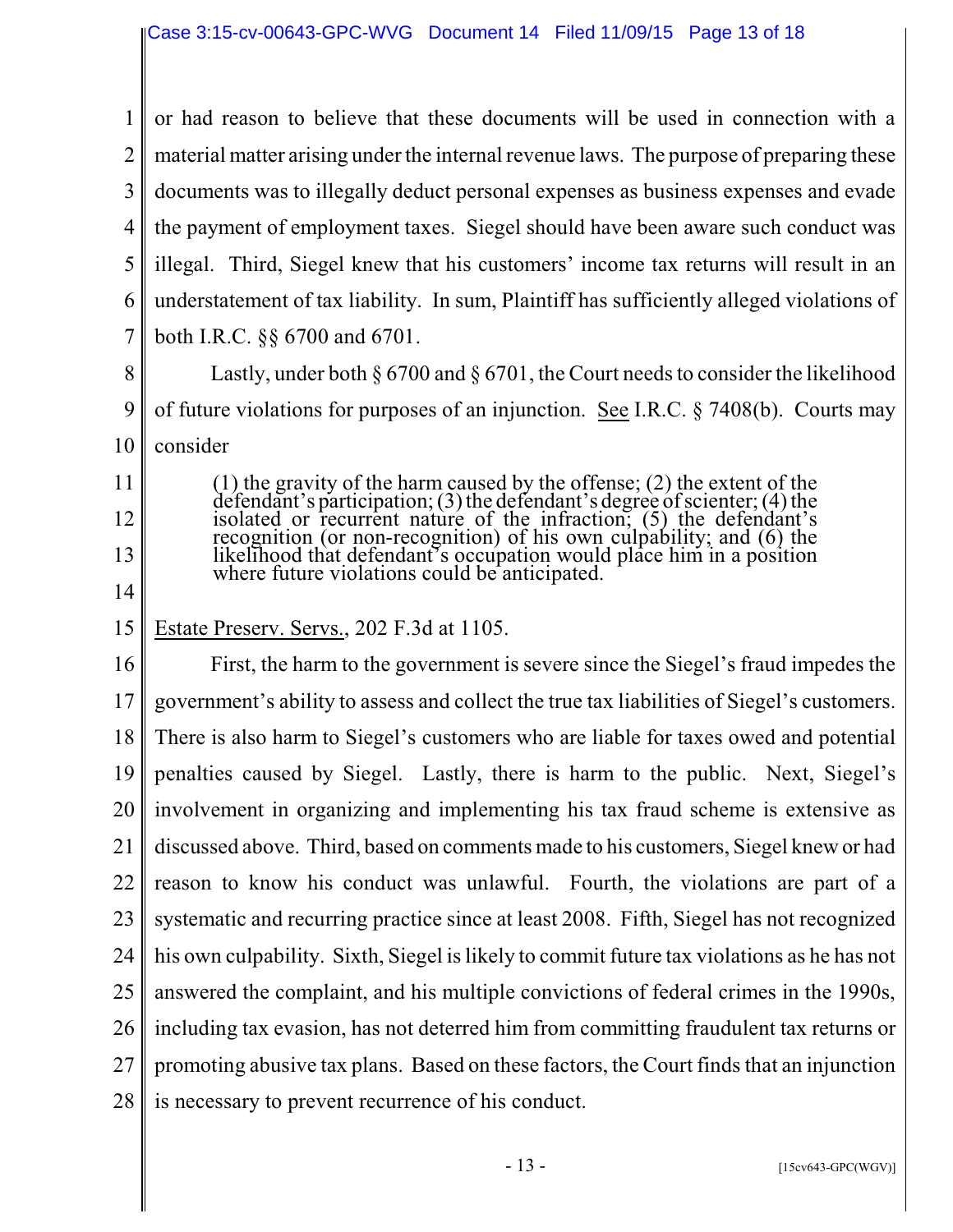|                | Case 3:15-cv-00643-GPC-WVG Document 14 Filed 11/09/15 Page 14 of 18                                                                                                                                                                     |  |  |
|----------------|-----------------------------------------------------------------------------------------------------------------------------------------------------------------------------------------------------------------------------------------|--|--|
|                |                                                                                                                                                                                                                                         |  |  |
| 1              | ii.<br>I.R.C. § 7407                                                                                                                                                                                                                    |  |  |
| $\overline{2}$ | The second count seeks an injunction pursuant to I.R.C. $\S$ 7407. The court may                                                                                                                                                        |  |  |
| $\overline{3}$ | enjoin tax return preparers if the court finds                                                                                                                                                                                          |  |  |
| $\overline{4}$ | $(1)$ that a tax return preparer has--                                                                                                                                                                                                  |  |  |
| 5              | (A) engaged in any conduct subject to penalty under section 6694 or<br>6695, or subject to any criminal penalty provided by this title,<br>(B) misrepresented his eligibility to practice before the Internal<br>Revenue Service, or ot |  |  |
| 6              | education as a tax return preparer,                                                                                                                                                                                                     |  |  |
| 7              | (C) guaranteed the payment of any tax refund or the allowance of any<br>tax credit, or                                                                                                                                                  |  |  |
| 8<br>9         | (D) engaged in any other fraudulent or deceptive conduct which<br>substantially interferes with the proper administration of the Internal<br>Revenue laws, and                                                                          |  |  |
| 10             | (2) that injunctive relief is appropriate to prevent the recurrence of such<br>conduct                                                                                                                                                  |  |  |
| 11             | I.R.C. $\S$ 7407(b).                                                                                                                                                                                                                    |  |  |
| 12             | Here, the complaint alleges that Siegel has engaged in conduct subject to penalty                                                                                                                                                       |  |  |
| 13             | under § $6694(a)(2)^1$ by preparing federal tax returns for customers that contain                                                                                                                                                      |  |  |
| 14             | unreasonable positions that he knows or reasonably should have known are                                                                                                                                                                |  |  |
| 15             | unreasonable, and under $6694(b)(2)(A)^2$ by willfully attempting to understate his                                                                                                                                                     |  |  |
| 16             | customers' tax liabilities and recklessly disregarding IRS rules and regulations. Siegel                                                                                                                                                |  |  |
| 17             | prepared fraudulent returns that claimed personal expenses as business deductions and                                                                                                                                                   |  |  |
| 18             | entirely bogus deductions, understated customer income, and evaded payment of                                                                                                                                                           |  |  |
| 19             | employment taxes. In addition, Plaintiff engaged in conduct subject to penalty under                                                                                                                                                    |  |  |
| 20             | I.R.C. $\S 6695(c)^3$ by failing to accurately sign returns and by falsely furnishing preparer                                                                                                                                          |  |  |
| 21             | identification numbers ("PTIN") of other preparers on tax returns he prepared.                                                                                                                                                          |  |  |
| 22             | Second, he repeatedly misrepresented his education and experience as a tax                                                                                                                                                              |  |  |
| 23             | preparer by falsely claiming to customers, the Government and the U.S. Tax Court that                                                                                                                                                   |  |  |
| 24             | he is a C.P.A. and a lawyer. He also engaged in fraudulent or deceptive conduct which                                                                                                                                                   |  |  |
| 25             | <sup>1</sup> I.R.C. § 6694(a)(2) addresses unreasonable positions for a tax preparer to take.                                                                                                                                           |  |  |
| 26             |                                                                                                                                                                                                                                         |  |  |
| 27<br>28       | <sup>2</sup> I.R.C. § 6694(b)(2)(A) & (B) concerns "a willful attempt in any manner to understate the liability for tax on the return or claim," or "a reckless or intentional<br>disregard of rules or regulations."                   |  |  |
|                | ${}^{3}$ I.R.C. § 6695(c) concerns the failure to furnish identifying number.                                                                                                                                                           |  |  |
|                | $-14-$<br>$[15cv643-GPC(WGV)]$                                                                                                                                                                                                          |  |  |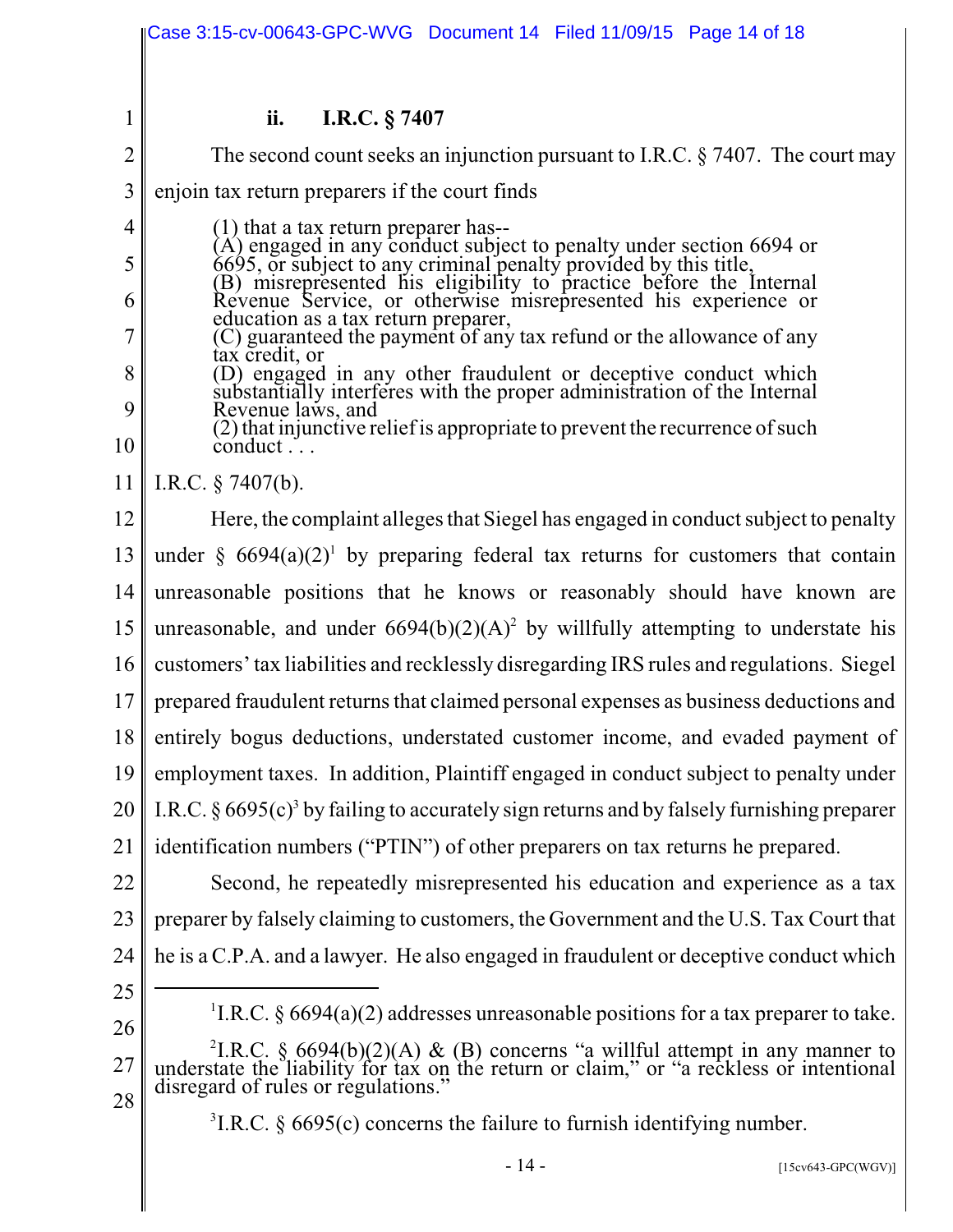1 2 3 4 5 6 7 8 9 10 11 12 substantially interfered with the proper administration of the Internal Revenue laws. Siegel attempted to interfere with IRS examinations, provided false corporate records and bogus contracts to the IRS to support the positions he took on tax returns, filed customer tax returns without authorization, forged a customer signature on a U.S. Tax Court filing, forged the signatures of licensed attorneys on correspondence to the IRS, impersonated licensed attorneys on telephone calls with the IRS, and lied to IRS officials during U.S. TaxCourt litigation when asked to confirm customer information. (Dkt. No. 1, Compl. ¶¶ 63, 64, 65, 67, 69, 70, 71.) Lastly, as discussed above, injunctive relief is appropriate in order to prevent recurrence of Siegel's continued interference with the proper administration of the internal revenue laws. The Court concludes that Plaintiff has sufficiently alleged facts to support an injunction pursuant to I.R.C. § 7407.

13

#### **iii. I.R.C. § 7402**

14 15 16 17 18 19 20 21 Finally, Plaintiff seeks an injunction pursuant to I.R.C. § 7402. I.R.C. § 7402 allows the district court to issue injunctions "as may be necessary or appropriate for the enforcement of the internal revenue laws." Id.  $\S$  7402(a). The remedies . . . are in addition to and not exclusive of any and all other remedies of the United States in such courts or otherwise to enforce such laws." Id. IRC  $\S$  7402(a) confers upon district courts "a broad range of powers to compel compliance with the tax laws," even "when such interference does not violate any particular tax statute." U.S. v. Ernst & Whinney, 735 F.2d 1296, 1300 (11th Cir.1984), cert. denied, 470 U.S. 1050 (1985).

22 23 24 25 Here, Plaintiff alleges that Siegel has engaged in conduct that substantially interferes with the administration and enforcement of the internal revenue laws, as detailed above, since at least 2008 and will highly likely continue to engage in such conduct unless enjoined. Accordingly, injunctive relief under § 7402 is appropriate.

26 27 28 The Court concludes that Plaintiff has satisfied the second and third factors under Eitel and has pled sufficient facts to establish and success on its claims. / / / /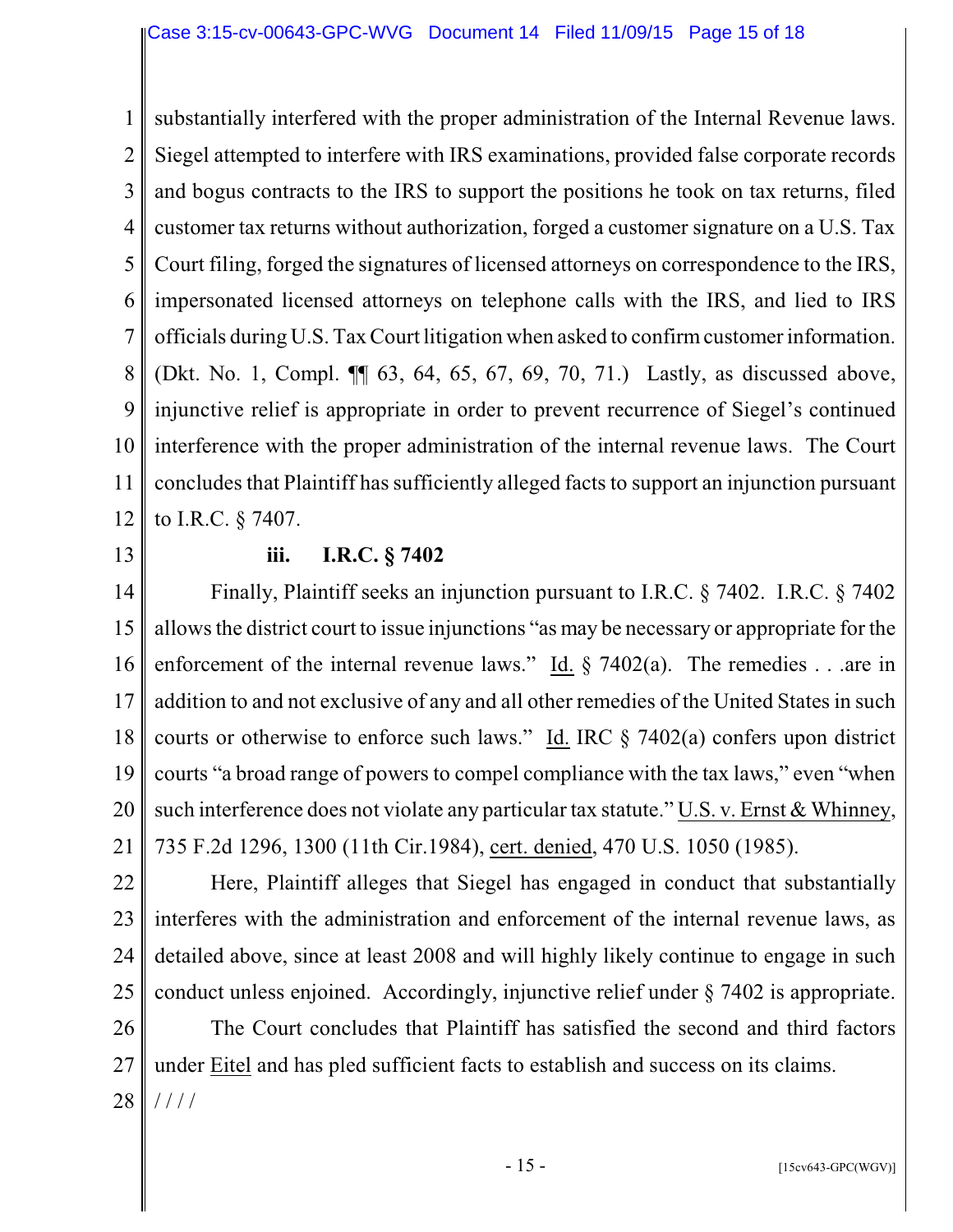1 2

# **3. Sum of Money at Stake**

3 4 5 6 7 The Court next looks at the sum of money at stake. See Eitel, 782 F.2d at 1471. The United States only seeks a permanent injunction. Where there is no money at stake and only permanent injunction relief is sought, this factor weighs in favor of default judgment. U.S. v. Barnes, No. CV 14-5621 SJF(PLAx), 2015 WL 2386190, at 6 (C.D. Cal. Apr. 3, 2015) (granting default judgment to permanently enjoin a tax return preparer). Thus, this factor weighs in favor of default judgment.

8

## **4. Possibility of a Dispute Concerning Material Facts**

9 10 11 12 13 14 15 16 The fifth Eitel factor examines the likelihood of dispute between the parties regarding the material facts of the case. Eitel, 782 F.2d at 1471-72. "Where a plaintiff has filed a well-pleaded complaint, the possibility of dispute concerning material facts is remote." Wecosign, Inc. v. IFG Holdings, Inc., 845 F. Supp. 2d 1072, 1082 (C.D. Cal. 2012). Here, Plaintiff has set forth adequate allegations to support an injunction pursuant to I.R.C. §§ 7402, 7407, 7408. Defendant has not responded to the complaint or any of Plaintiff's filings. The Court finds that Defendant is unlikely to appear now to contest this matter, and therefore, this factor favors entry of default judgment.

17

#### **5. Whether the Default was Due to Excusable Neglect**

18 19 20 21 22 23 24 25 26 27 28 The sixth Eitel factor examines whether Defendant's failure to respond can be attributed to excusable neglect. See Eitel, 782 F.2d at 1472. This factor weighs in favor of entry of default judgment where the defendant was properly served. Landstar Ranger, Inc. v. Parth Enters., Inc., 725 F. Supp. 2d 916, 922 (C.D. Cal. 2010). Plaintiff served Defendant based on an alternative service of process. In its ex parte application for alternative service, Plaintiff discovered that Siegel is currently living and working in Israel and has no knowledge of his address in Israel. (Dkt. No. 3-2, Patel Decl. ¶¶ 6, 9.) Moreover, he is currently a fugitive from California authorities as the State of California filed a twenty count criminal complaint against Siegel in April 2014 for Med-Cal fraud, grand theft, forgery, identity theft, financial dependent adult abuse and tax evasion. (Dkt. No. 3-10, Edelstein Decl., Ex. 1.) There is an outstanding arrest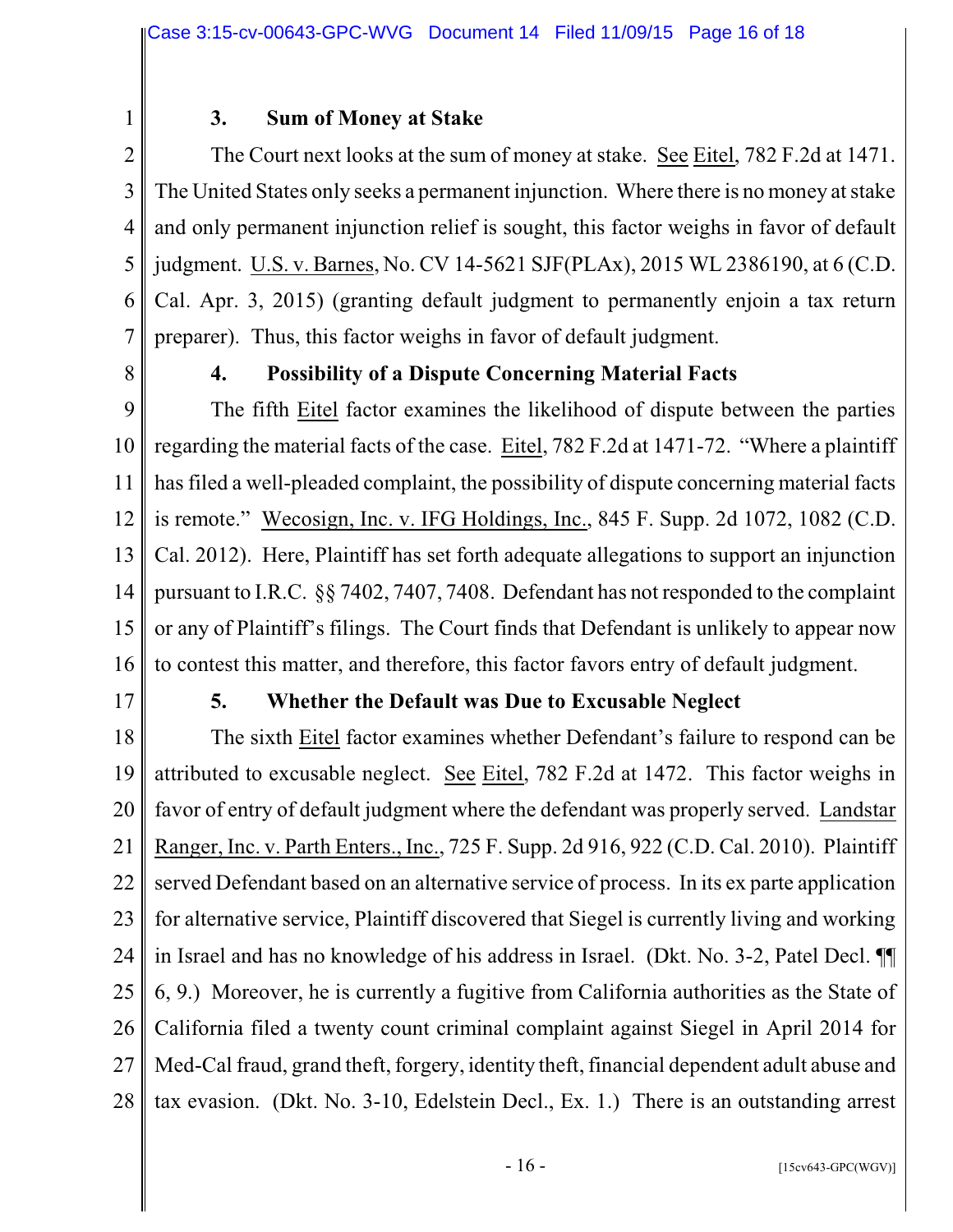1 2 3 warrant for Siegel. (Dkt. No. 3-11, Edelstein Decl., Ex. 2.) Defendant's failure to appear and litigate this matter is not likely based on excusable neglect. This factor weighs in favor of default judgment.

4

5

# **6. Strong Policy Underlying the Federal Rules of Civil Procedure Favoring Decisions on the Merits**

6 7 8 9 10 11 12 13 14 15 The final Eitel factor examines whether the strong policy favoring deciding cases on the merits prevents a court from entering default judgment. Eitel, 782 F.2d at 1472. Generally, default judgments are disfavored, and a case should be decided on the merits when possible. Pena v. Seguros La Comercial, S.A., 770 F.2d 811, 814 (9th Cir. 1985). However, where a defendant's failure to appear "makes a decision on the merits impracticable, if not impossible," entry of default judgment is warranted. Pepsico, Inc. v. Cal. Sec. Cans, 238 F. Supp. 2d 1172, 1177 (C.D. Cal. 2002). As Defendant has failed to appear or respond in this matter, a decision on the merits is impossible. Accordingly, the Court is not precluded from entering default judgment against Defendant.

16

# In sum, the Eitel factors weigh in favor of default judgment.

17 **C. Permanent Injunction** 

18 19 20 21 22 23 Having determined that default judgment should be granted, the Court must next evaluate Plaintiff's request for relief. See Craigslist, Inc. v. Naturemarket, Inc., 694 F. Supp. 2d 1039, 1061 (N.D. Cal. 2010). Here, as discussed above, Plaintiff has demonstrated that a permanent injunction is warranted under I.R.C. §§ 7408, 7407, 7402 as to Siegel. Accordingly, the Court GRANTS Plaintiff's request for a permanent injunction.

- 24 / / / /
- 25 / / / /
- 26 / / / /
- 27 / / / /
- 28 / / / /